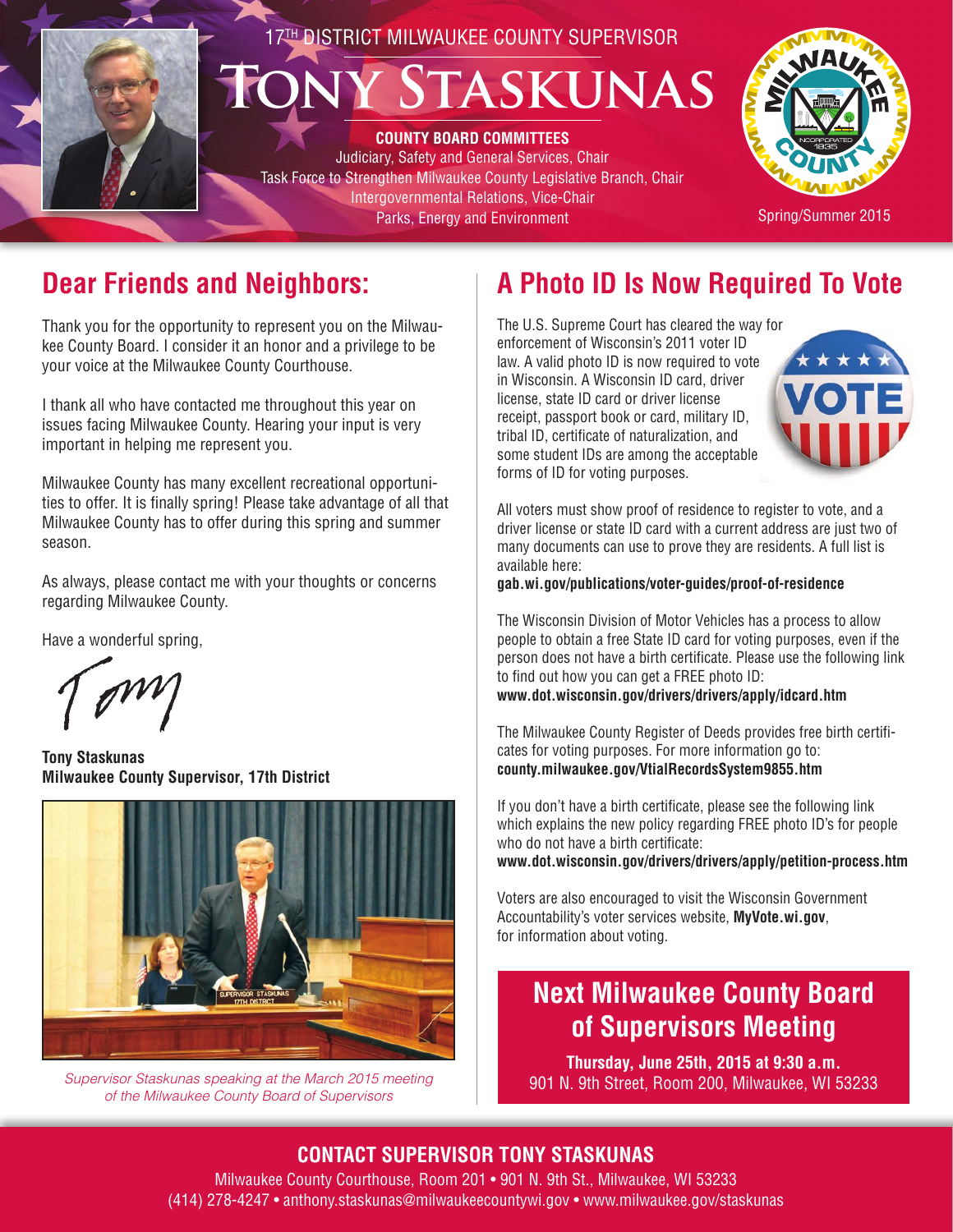

# **GO Pass Community Distribution Began May 1st**

The Milwaukee County Transit System (MCTS) began heading out into the community on Friday, May 1st to continue distribution of the GO Pass to eligible riders. The pass allows all Milwaukee County residents 65 and older unlimited free rides on MCTS buses. The free pass will also be available for residents with disabilities who meet certain requirements, as listed on the application.

GO Pass applications will be processed and the passes will be handed out at 21 senior and community centers throughout the months of May and June. To see a complete list of dates, times and locations visit **RideMCTS.com**.

MCTS will continue to process applications at the MCTS Administration Building (1942 N. 17th Street, Milwaukee, WI 53205) between the hours of 9 a.m. and 2 p.m., Monday thru Friday. The free pass can be used immediately. Users must have the pass to receive the free rides.

Since March 31st, MCTS has processed more than 4,600 passes; the GO Pass has been used for more than 96,000 rides.

Anyone getting the pass at a community location or at MCTS is encouraged to fill out a GO Pass application in advance. Applications can be downloaded and printed out from **RideMCTS.com**. Applicants should be prepared for possible long lines and wait times.

There are four ways MCTS will confirm eligibility in the program, but only one of the four is required:

- Present a government issued picture ID card that includes age (65 and over) and proves residency in Milwaukee County.
- Present a copy of a Medicare card and a government issued picture ID that proves residency in Milwaukee County.
- Present a doctor's statement describing the nature of your disability on professional letterhead or prescription form AND present a government issued picture ID card that proves residency in Milwaukee County. You must have your treating physician or a Wisconsin Medical Licensed health care provider complete and sign the second page of the application.
- Present an existing MCTS issued Reduced Fare card and proof of residency in Milwaukee County.

**M•CARD Charge Went Into Effect April 6th**

After giving away more than 79,000 MCTS M•CARDs over the past year, the Milwaukee County Transit System (MCTS) began charging



\$2 per card on April 6th. The \$2 fee

is a one-time charge for the reusable smart card; after that, customers only pay for the fare that is put on it. All customers get a free 90-minute transfer when they use their MCTS M•CARD.

The M•CARD is a high tech tool that will help MCTS and passengers transition away from paper passes and tickets to a completely electronic fare system. The \$2 fee helps cover the cost of the card which has a potential lifespan of 10 years.

Customers can load 1, 7, and 31 day passes onto the MCTS M•CARD, or they can put stored value of any amount between \$2 and \$50 on the card at a time. While MCTS will still accept cash, the M•CARD offers a discounted rate versus paying cash (\$1.75 vs \$2.25).



# **2015 Greenfield Farmers Market**

**Market Season: May - October Every Sunday, 10 a.m. - 2 p.m. Konkel Park - 5151 W. Layton Ave.**

Closed Memorial Day Weekend \*NEW\* Makers Market on the 1st Sunday of each month!

For questions, please visit **RideMCTS.com** or call (414) 343-1700.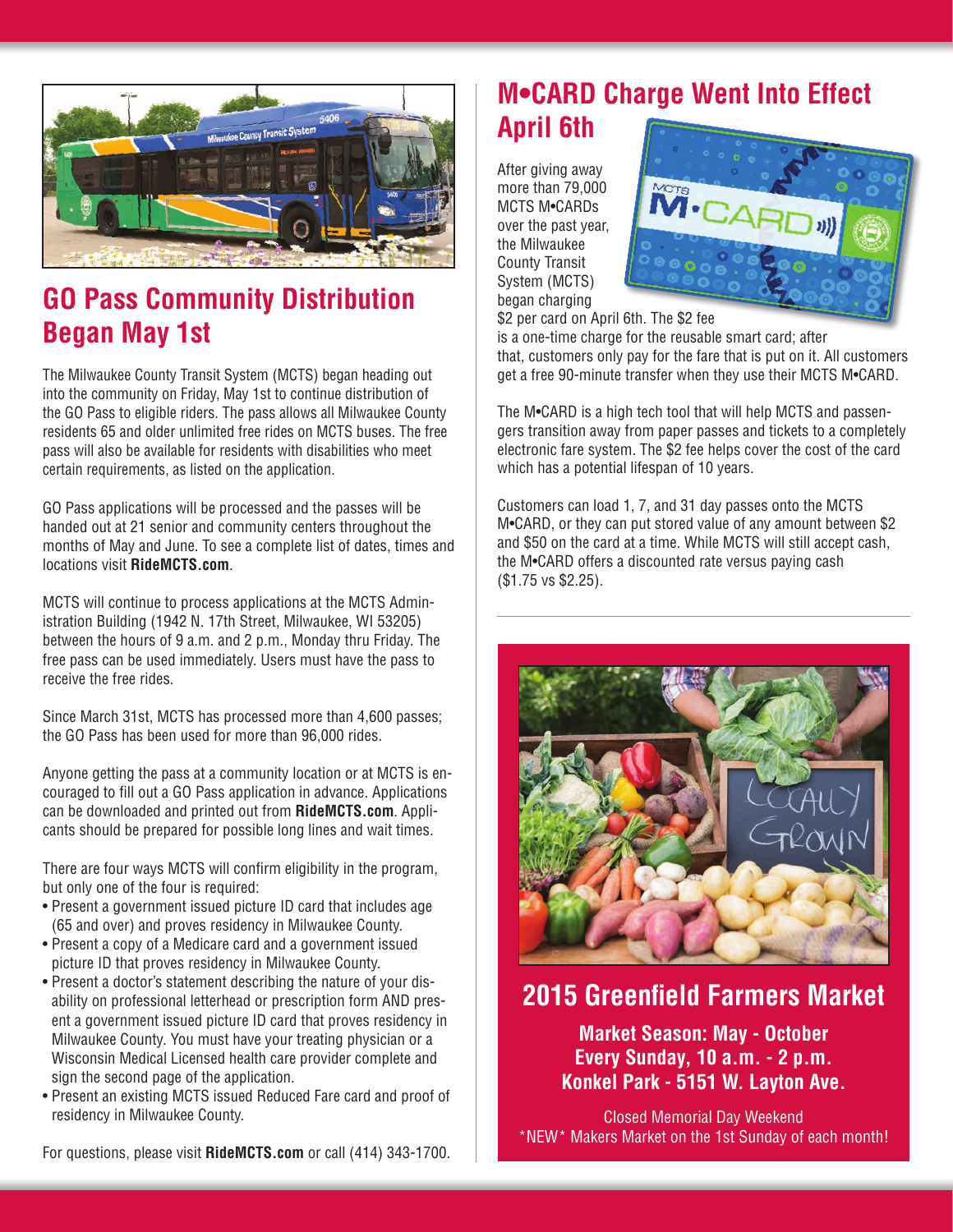# **24/7 Respite Care At St. Ann's**

Respite care provides temporary relief for caregivers from the continuous responsibility of caring for an individual with special needs.

One of the greatest challenges a family can face is trying to make a home for a family member who has physical and/or cognitive disabilities or who suffers from the frailties of aging. The constant daily stresses of caring for a loved one with special needs is overwhelming. Caregivers often sacrifice their own health and well being as they provide a home and try to enhance the quality of life for their loved one. For this reason overnight respite care is the most requested and needed family support service.



At St. Ann Center we provide comfort, care and companionship for adults with special needs age 18 and up in a safe home-like setting. We care for a variety of individuals and needs. We are able to care for guests that require a Hoyer lift for transfer, those that may need help with feeding and many other care needs determined through our thorough assessment.

Respite Care Services Include:

- 24 hour care by experienced, professional and trained caregivers
- Private rooms with pillow-top queen size guest beds
- Housekeeping and bed linen daily
- Three hot, healthy, home-cooked meals a day and snacks



*One of the respite rooms at the St. Ann Center.*

- Personal care assistance, including a nightly foot rub, if desired.
- Medication management & medical needs supervision including, blood pressure checks and blood sugar testing, medication setup, all supervised by a registered nurse.
- Activities such as day trips, arts, crafts, group games, group discussions, live entertainment, movies, seasonal activities and parties.
- Religious services, if desired.

Additional services are available and can be arranged prior to a stay.

Take advantage of our excellent "bed and breakfast" respite services with a private room and all the wellness amenities of St. Ann Center for Intergenerational Care. Wheelchair accessible warm water pool, salon, massage and art activities beside a safe and caring stay! Call Sarah at: 414-977-5033.

# **The Milwaukee County Traveling Beer Garden to Visit Scout Lake Park**



The Milwaukee County Traveling Beer Garden Tour will make a stop at Scout Lake Park in Greendale, June 10-20. All the revenue collected goes into improving our Milwaukee County parks.

The Traveling Beer Garden will feature craft beer, specialty sodas, hard root beer, hard ginger ale, and other refreshment from Sprecher Brewing, Co., Inc. Authentic German food from Sprecher's Restaurant and Pub will also be available for purchase.

**Scout Lake Park - 5902 W. Loomis Rd., Greendale June 10-20, 2015 Monday through Friday: 4:00 p.m. to 10:00 p.m. Saturday, Sunday, and Holidays: 11:00 a.m. to 10:00 p.m. Last call is at 9:00 p.m.**

For more locations on the tour and any further information, please visit **www.countyparks.com** or call (414) 257-7275.